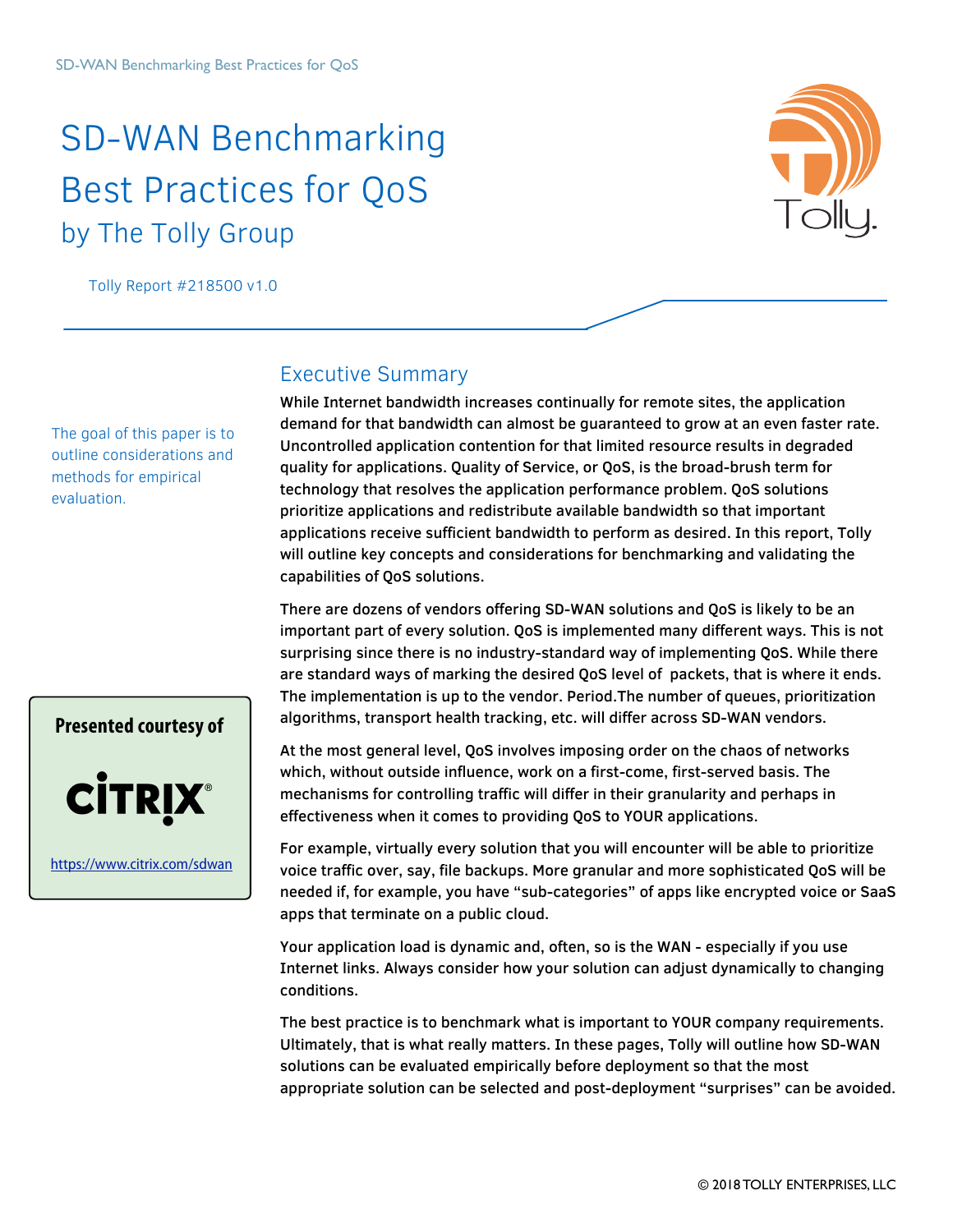

# **Contents**

*[Concept-in-a-Nutshell](#page-1-0) [Scope](#page-1-1) [Business Goals](#page-1-2) [Benchmarking Goals](#page-2-0) [No Standard Tests](#page-2-1) [Lab/Environment Requirements](#page-2-2) [WAN: Simulated or Real](#page-2-3) [WAN: Static or Dynamic Bandwidth](#page-2-4) [Benchmarking Tools: Commercial](#page-3-0) [Benchmarking Tools: Open Source](#page-3-1) [Performance Is Relative](#page-3-2) ["Before-After" Benchmarking](#page-3-3) [Test Metrics](#page-4-0) [WAN Configuration: Key Attributes/](#page-5-0) [Impairments](#page-5-0) [WAN: Other Considerations](#page-7-0) [WAN: MPLS Queues Shortcoming](#page-7-1) [Test Preparation](#page-7-2) [QoS Configuration](#page-7-3) [SD-WAN Management Analytics](#page-7-4) [Caveats](#page-8-0) [Test Group #1: QoS By Application](#page-8-1) [Test Group #2: QoS With Three or More](#page-8-2)  [Applications](#page-8-2) [Test Group #3: QoS Within Applications](#page-9-0) [Test Variations: QoS With Multiple WAN](#page-9-1)  [Links](#page-9-1) [Test Group #4: QoS - Send Rate From](#page-10-0)  [Many To One](#page-10-0) [Advanced Topics](#page-10-1) [Next Steps/Follow-On Work](#page-10-2)*

## <span id="page-1-0"></span>Concept-in-a-Nutshell

WANs are often overwhelmed with traffic. Intelligence is needed to prioritize and control the flow of traffic. QoS is the umbrella term for that intelligence.

### <span id="page-1-1"></span>Scope

This document aims to provide practical, strategic guidance to enable users to design benchmark scenarios for QoS solutions.

This document is not a step-bystep cookbook for running tests. Tolly provides consulting services that can assist organizations in realizing specific tests.

### <span id="page-1-2"></span>Business Goals

Before any discussion of benchmarking specifics the team should spend the required time to understand the business priority of each application. Only with that

# **The Citrix Approach**

Citrix is focused on delivering solutions to make the world's data and applications secure and easy to access. Anytime. Anywhere. And on any device or network. Citrix helps more than 400K customers securely deliver apps and data with its products.

Citrix SD-WAN provides a comprehensive solution for enterprise application delivery - whether it is from the data center, from public clouds, or SaaS -- that can easily scale up to support the needs of large global enterprises or scale down for smaller deployments. Citrix SD-WAN also offers an integrated WAN Edge platform including real-time path selection, routing, WAN optimization, and security. This solution monitors every packet in each path in both directions for latency, loss, jitter, and congestion. It can participate in an enterprise's routing topology in overlay mode or operate in edge mode for consolidated branch networking. Encryption of traffic between sites and in transit as well as a built-in stateful firewall means branch users can safely access Internet applications without having to backhaul to the data center.

With an integrated database of over 4,000 applications, Citrix SD-WAN identifies applications, including individual SaaS apps, through deep packet inspection technology that enables real-time discovery and classification of applications, and intelligently steers traffic from the branch to the Internet, cloud, or SaaS. Citrix SD-WAN provides the ability to route traffic from the branch to the Internet via a Secure Web Gateway which provides cloud-based security. This solution allows enterprises to build secure and reliable WAN connections to the cloud to provide a data center-like experience for cloud-hosted applications.

With SD-WAN, quality of service (QoS) rules, path selection and traffic shaping can be applied to ensure that high-priority applications always perform well. End-to-end QoS provides last-mile awareness preventing oversubscription and wasted utilization. The solution offers the ability to manage QoS and prioritization at the branch in addition to the data center and includes a set of classifications with pre-defined application rules.

#### **To learn more please visit us at:**

**<https://www.citrix.com/sdwan>**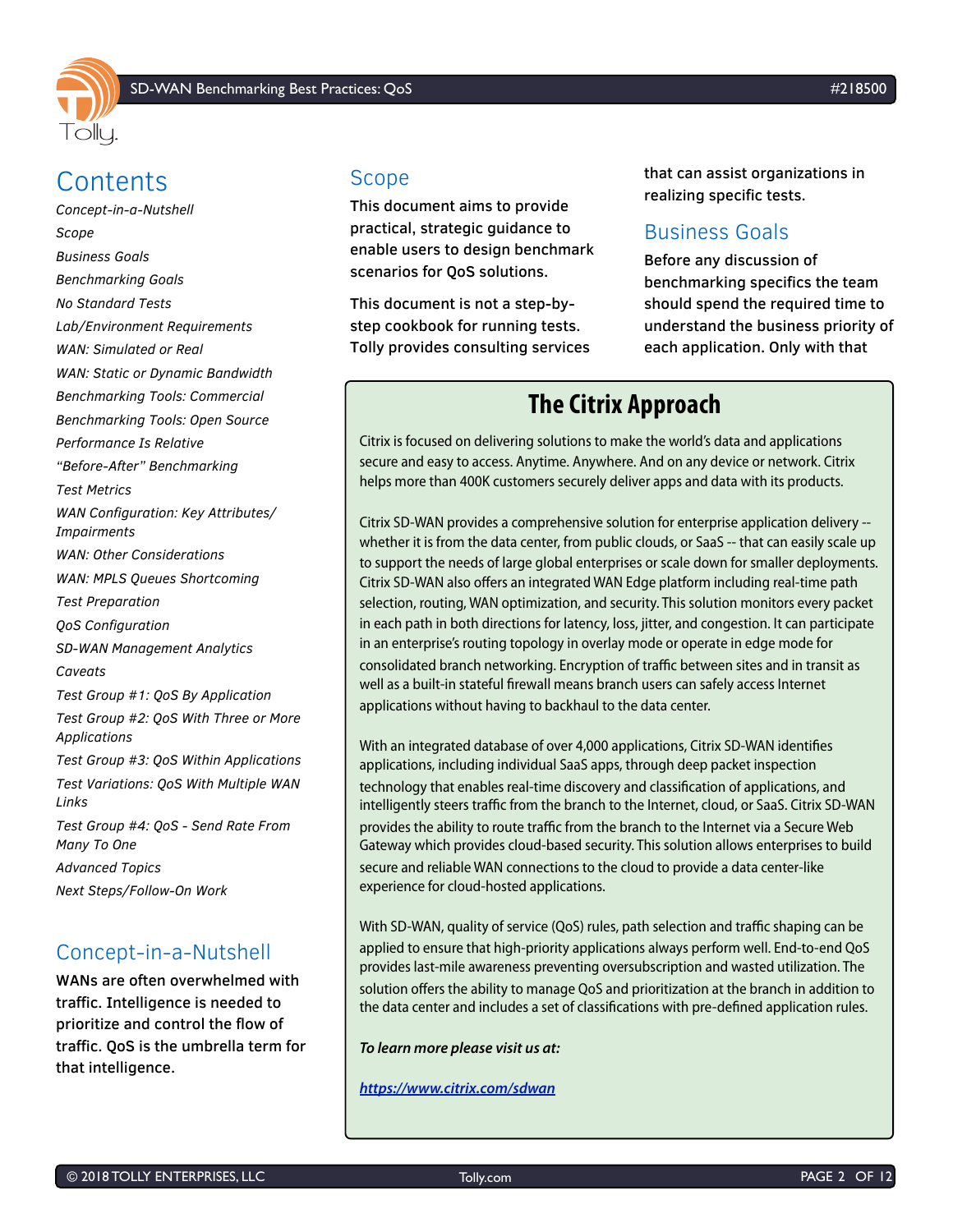

knowledge can one effectively design a relevant and meaningful set of test scenarios.

### <span id="page-2-0"></span>Benchmarking Goals

Outline increasingly granular tests modeling common WAN transport behaviors that will illustrate specific capabilities to provide QoS to applications.

### <span id="page-2-1"></span>No Standard Tests

While several IETF and IEEE standards address how QoS priorities are indicated in frames and packets, there are no generally recognized de facto "standard" tests that can be used to benchmark QoS.

# <span id="page-2-2"></span>Lab/Environment Requirements

Many QoS tests can be performed using a very basic set of software tools that can be set up quickly and with minimal cost.

Minimum lab requirements: 1) SD-WAN vendor devices (solution under test) 2) Wide-area network (WAN) emulation/simulation system, 3) pair of client computers that will communicate across the simulated or actual SD-WAN environment (at least one on either side of the WAN), and 4) one or more applications that will be used to benchmark QoS effectiveness. See Figure 1.

Specifics will be addressed later in this paper.

## <span id="page-2-3"></span>WAN: Simulated or Real

Whenever "WAN" is referenced in this document, it is safe to assume that we are discussing "simulated" or "emulated" WANs. These two words are generally used interchangeably. (Note: "simulated" WANs are different in that mathematics are used to model the WAN. But for the sake of this discussion, they are the same.)

#### **About The Tolly Group**

**IT experts with over 30 years of experience** We provide product benchmarking and analyst services to the end-user and vendor community.

[info@tolly.com](mailto:info@tolly.com) [www.tolly.com](http://www.tolly.com)

# <span id="page-2-4"></span>WAN: Static or Dynamic Bandwidth

Traditional private, leased-lines are static. As noted elsewhere in this document, broadband link speeds will vary from the nominal level. Furthermore, many SD-WAN implementations will use a combination of both static and dynamic links. It is important to keep this in mind and attempt to match your actual environment with whatever simulated or actual WAN links that you will use for your benchmarking.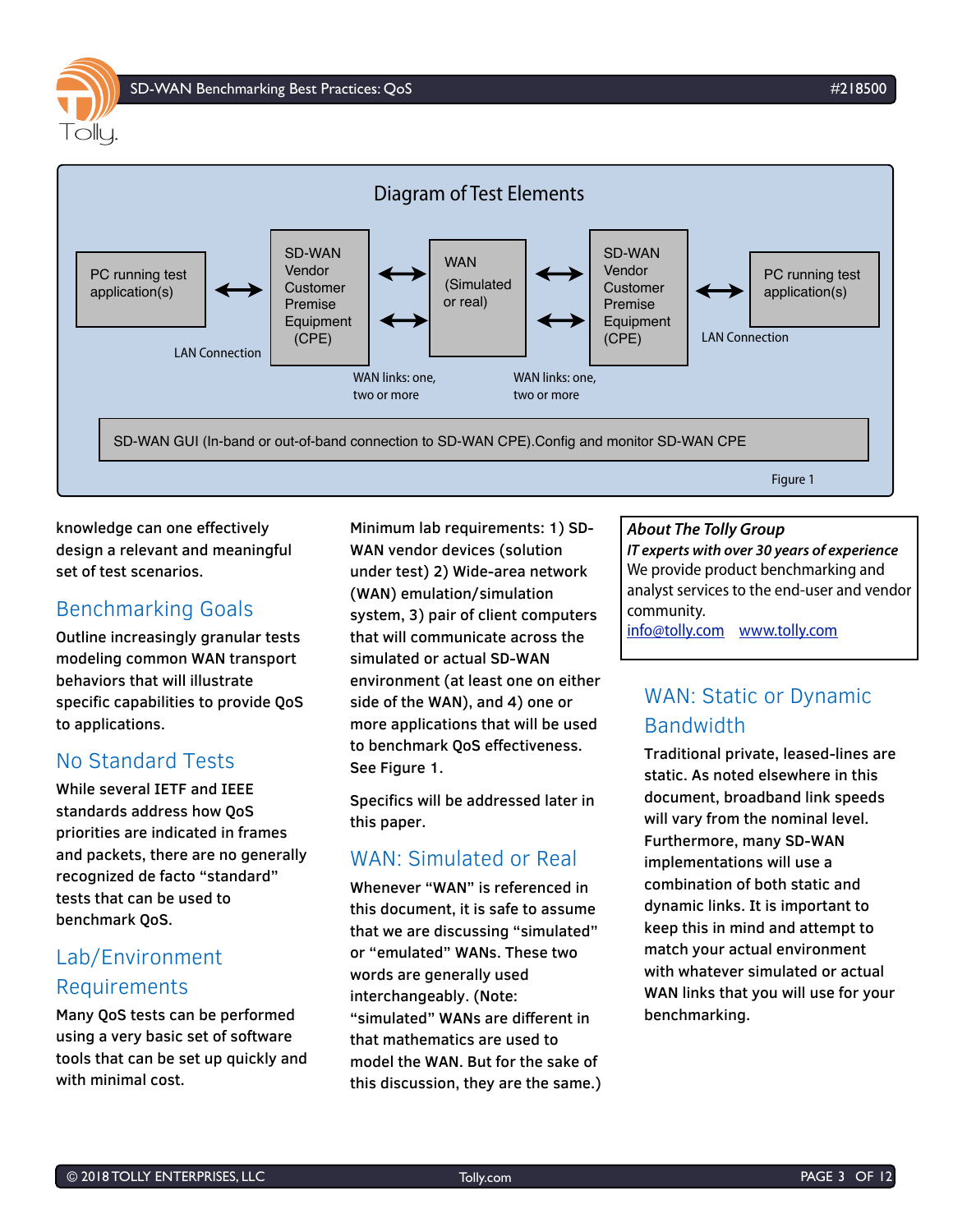

# <span id="page-3-0"></span>Benchmarking Tools: Commercial

#### **WAN Environment:**

There are various vendors of commercial test tools that can emulate the WAN environment.

Apposite Technologies offers two lines: 1) Linktropy WAN Emulators (up to 1Gbps throughput) and, 2) Netropy Network Emulators (up to 40Gbps). Ixia offers the Network Emulator II product

Virtually every SD-WAN solution provides value and QoS by using two WAN links (or possibly more) between its CPE and the WAN. Thus, simultaneous support for at least two WAN links is an essential requirement for your test environment.

#### **Application Environment:**

To simulate more complex applications such as voice over IP (VoIP), a commercial application such as Ixia's IxChariot would prove useful.

The primary reasons for using a simulated application are that such applications integrate measurement tools and provide test automation.

PC-based tools such as IxChariot can be used to send multiple different traffic types simultaneously. They can also be scaled by adding more PCs ("endpoints in Ixia parlance") into the environment.

For users requiring very high traffic load, purpose-built test tools are

available that can generate L4-7 traffic.

Ixia offers its IxLoad application that runs on its hardware platform or is available in a virtual edition. Xena Networks also offers a hardware-based L4-7 solution.

## <span id="page-3-1"></span>Benchmarking Tools: Open Source

Open source solutions have the benefit of being free to use but typically lack any formal support and typically will have more limited functionality than the commercial alternatives.

#### **WAN Environment:**

These solutions will typically be deployed on a standard Microsoft or Linux machine outfitted with two LAN interfaces. Each interface represents an ingress/egress point of the WAN.

Be sure to use machines that have sufficient CPU power, RAM and network interfaces to run the WAN environment that you wish to emulate.

WANEm is a commonly used opensource emulator. The Integrated Multiprotocol Network Emulator/ Simulator (IMUNES) is another free tool based on FreeBSD and Linux.

Tolly has not worked extensively with these Open Source alternatives but it appears that they do NOT offer emulation of multiple WAN links simultaneously. Thus, one might require multiple WAN emulators in order to simulate multiple WAN links.

#### **Application Environment**

One option is simply to use test versions of your actual business applications. (We say "test" because you obviously don't want to be updating production data in any target databases during testing.)

If it is not practical to use actual business applications, then it is important to choose applications that have similar characteristics to your actual applications.

The application characteristics of interest are typically: throughput, latency and jitter. (Latency and jitter are the most important attributes for VoIP sessions.)

At a more granular level, important characteristics include: packet size, packet frequency, session duration and TCP port.

### <span id="page-3-2"></span>Performance Is Relative

For QoS, there are no absolute metrics such as packets per second or percentage of theoretical throughput as you would use when, say, benchmarking LAN switches.

QoS benchmarking results are relative. That is to say, the benchmarking generally is concerned with the performance of applications "before" and "after" the QoS solution is implemented.

# <span id="page-3-3"></span>"Before-After" Benchmarking

For the "before" scenario, the WAN is deliberately overloaded ("oversubscribed"). Application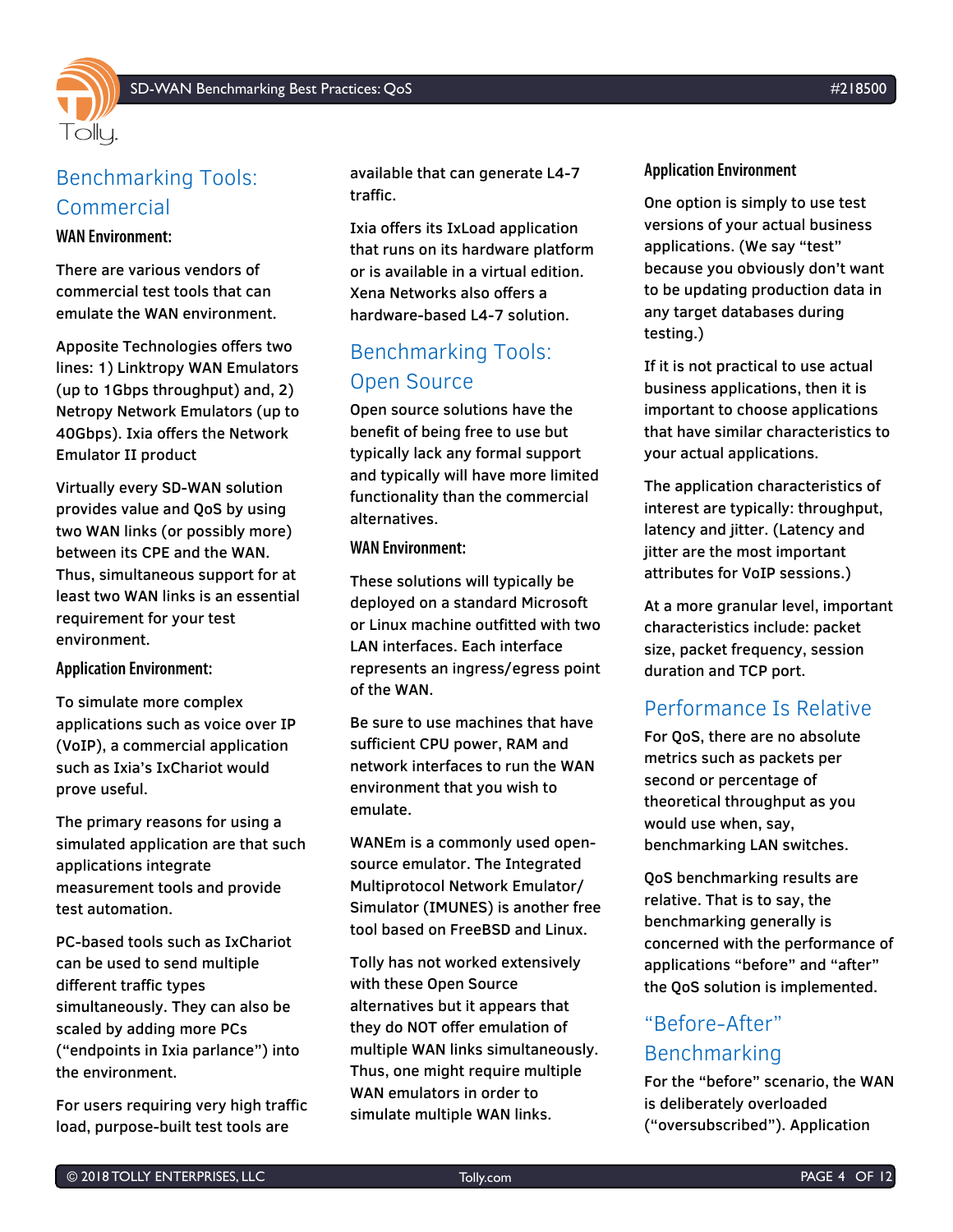

demand for bandwidth exceeds available bandwidth. This scenario can be created easily, typically by simply running a file transfer across the WAN. Depending upon your application environment, you may wish to run bi-directional file transfer in order to create congestion on both links.

The WAN interfaces will simply try to pass whatever traffic is presented. Essentially, it is "first come, first served." The file transfer will typically send a stream of large packets to the receiving station. Depending, of course, on your WAN bandwidth, that single traffic stream could be sufficient to take all available bandwidth.

With the file transfer running, latency sensitive applications like VoIP or web transactions, which also send much smaller packets, are likely to spend time waiting in the queue and, as a result, deliver poor performance/quality.

The QoS solution that will be tested will intervene (when enabled) and will inspect the incoming traffic and manage the queues and flows dynamically to match whatever requirements the customer has requested. In general, important traffic, such as VoIP and web transactions, should be prioritized over file-transfer type "backup" and data mover applications.

### <span id="page-4-0"></span>Test Metrics

The particular metric of interest will depend upon the application. Necessarily, one will be more interested in measuring the performance of the high-priority applications rather than the low priority applications.

First, let's identify and briefly define the metrics and then look at them in the context of the application.

#### **Throughput:**

This is the measurement of bits transferred over time. Throughput is usually reported as bits per second (often kilobits or megabits depending upon the speed of then WAN) and averaged over time.

Throughput is also often referred to as "goodput." In this case, the throughput is being measured at the application level. Goodput, thus, does not include network overhead in the calculation and, thus, will be a lower value than throughput at the network level.

This document will use the term throughput generically. You should apply that term as appropriate to where you are making your measurements.

Throughput can also be calculated - or at least estimated - by knowing the size of a file being transferred and the duration of the transfer.

For example, if you use FTP to transfer a 10MB file, you are transferring roughly 80 million bits. (Don't forget, that there is overhead in the packets.) If the task duration s 5 seconds, you, you divide 80 million by 5 and determine that your effective

throughput was approximately 16Mbps.

Commercial testing applications, such as Ixia IxChariot, will automatically calculate throughput.

#### **Delay: Latency & Jitter**

At the risk of being redundant, delay (typically caused by congestion) is typically the root cause of poor performance for VoIP. Poor performance being defined as poor voice quality.

Latency measures the elapsed time between packets, jitter measures the consistency of the delay. An ideal result would be low average latency with very low jitter. That is to say, latency that is both low and consistent. These are networklevel measurements.

The longer (higher) the latency and the greater (higher) the jitter, the worse the VoIP conversation will sound.

#### **Transaction Time and Rate**

Ultimately, the performance at the network level will impact the time required to complete transactions and the number of transactions that can be completed per unit of time (usually, per second).

Measuring duration and transaction rate with and without congestion (discussed below) can be a very useful way of measuring the effectiveness of your SD-WAN solution.

Keep in mind that the definition of transaction is whatever you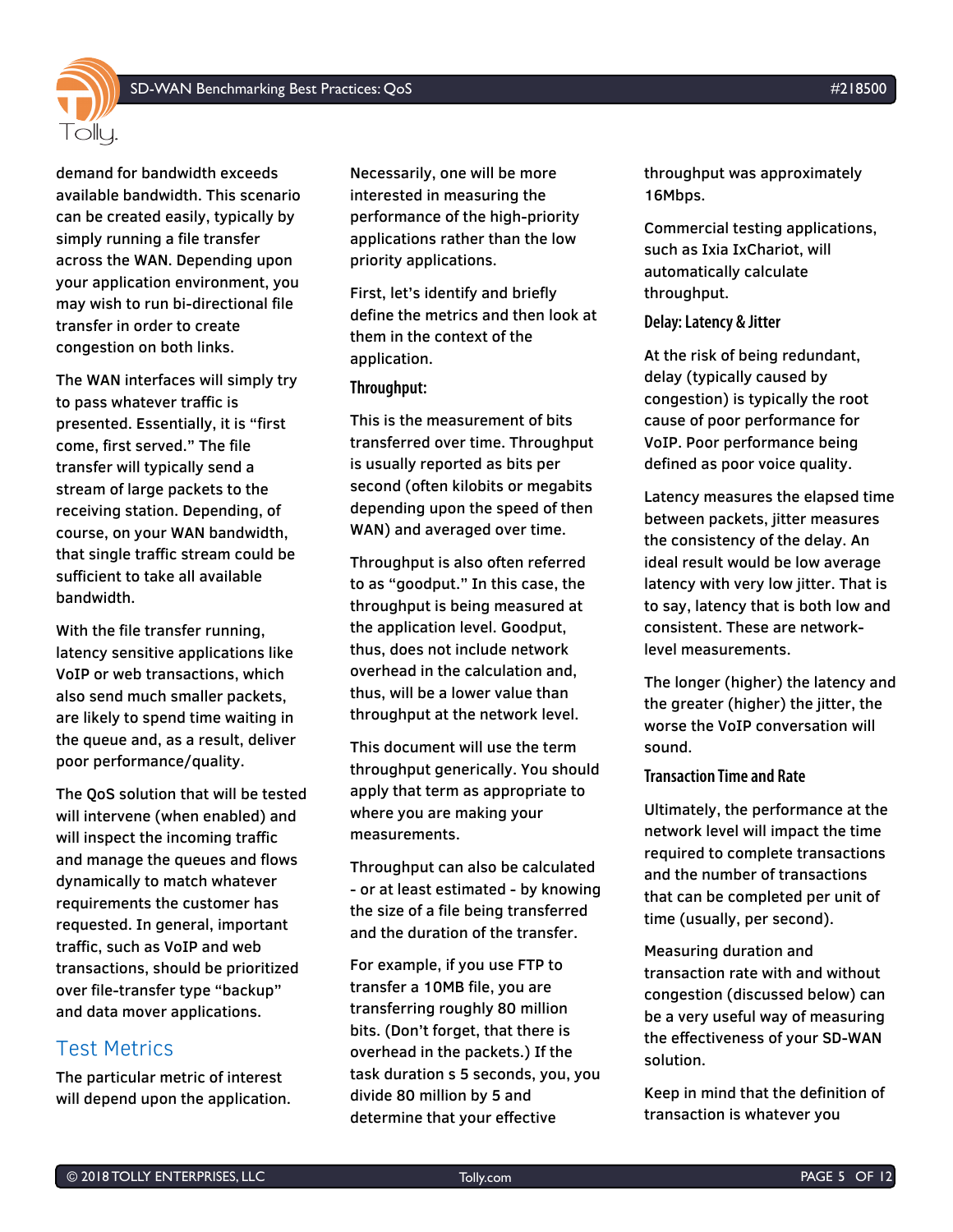

determine to be. A single, web inquiry that completes in less than a second could be considered one transaction or a large file transfer lasting many minutes could also be considered a single transaction. What is important is to be consistent in your comparisons of transactions - comparing like to like.

#### **Voice Quality Measurements: MOS, PSQM, PESQ**

Because it is difficult to map the impact of latency and jitter measurements on the quality of a call, a number of measurement algorithms have been developed over the years.

Some test systems will provide an estimated Mean Opinion Score (MOS) - an estimated quality score - by evaluating the latency and jitter measurements and calculate an approximate quality score.

PSQM and its successor, PESQ, use voice samples transmitted across the conversation to calculate voice quality.

It is beyond the scope of this paper to go into any details of these VoIP quality calculation methods. Suffice to say that if you are concerned about quality for VoIP applications you should be familiar with these scales and seek test tools that will calculate one of these VoIP quality scores.

#### **"Score" for Non-VoIP applications**

Unfortunately, there is no equivalent to MOS scores when evaluating non-VoIP transactions. With file transfer applications, one can gauge the throughput, as noted elsewhere, by comparing duration of the transfer and/or calculating effective throughput in Mbps.

For transactional traffic, there are several aspects to evaluate. Transactions per second (TPS) will be a good gauge of the workload being processed. Just as important, if the metric is available, is response time.

With response time, keep in mind that everything is relative. Relative, that is, to the application response time across a network that is not under load.

One expert notes that some transactions, credit card transactions for example, can require several seconds under normal circumstances. This is because of the multiple interactions between the credit card system and the host.

For your benchmarking, pick several suitable transactions and benchmark them for several runs (3 to 5 samples) over the network when it is not oversubscribed. These response times can provide a baseline for comparison with the results delivered by the SD-WAN solution when the WAN is under load.

#### **SD-WAN Management Statistics**

An important aspect of your SD-WAN solution is its management and reporting capabilities.

As the SD-WAN solution will have visibility to your application traffic on a flow-by-flow basis, a wellimplemented management capability can provide you with all the important information that you need on application performance.

#### **QoS Precision**

Depending upon the SD-WAN solution, you will have different options with respect to "precision." That is to say, one solution might simply let you choose a priority level without allowing you to provide a more specific definition of QoS. Another might allow you to define a percentage of bandwidth given to a particular application or group. Another solution might allow you to specify actual bandwidth amounts to be allocated.

# <span id="page-5-0"></span>WAN Configuration: Key Attributes/Impairments

You will want to configure the emulated WAN environment to match your actual environment. What is less obvious is that there are aspects of your current (or planned) WAN environment that you may not know for certain.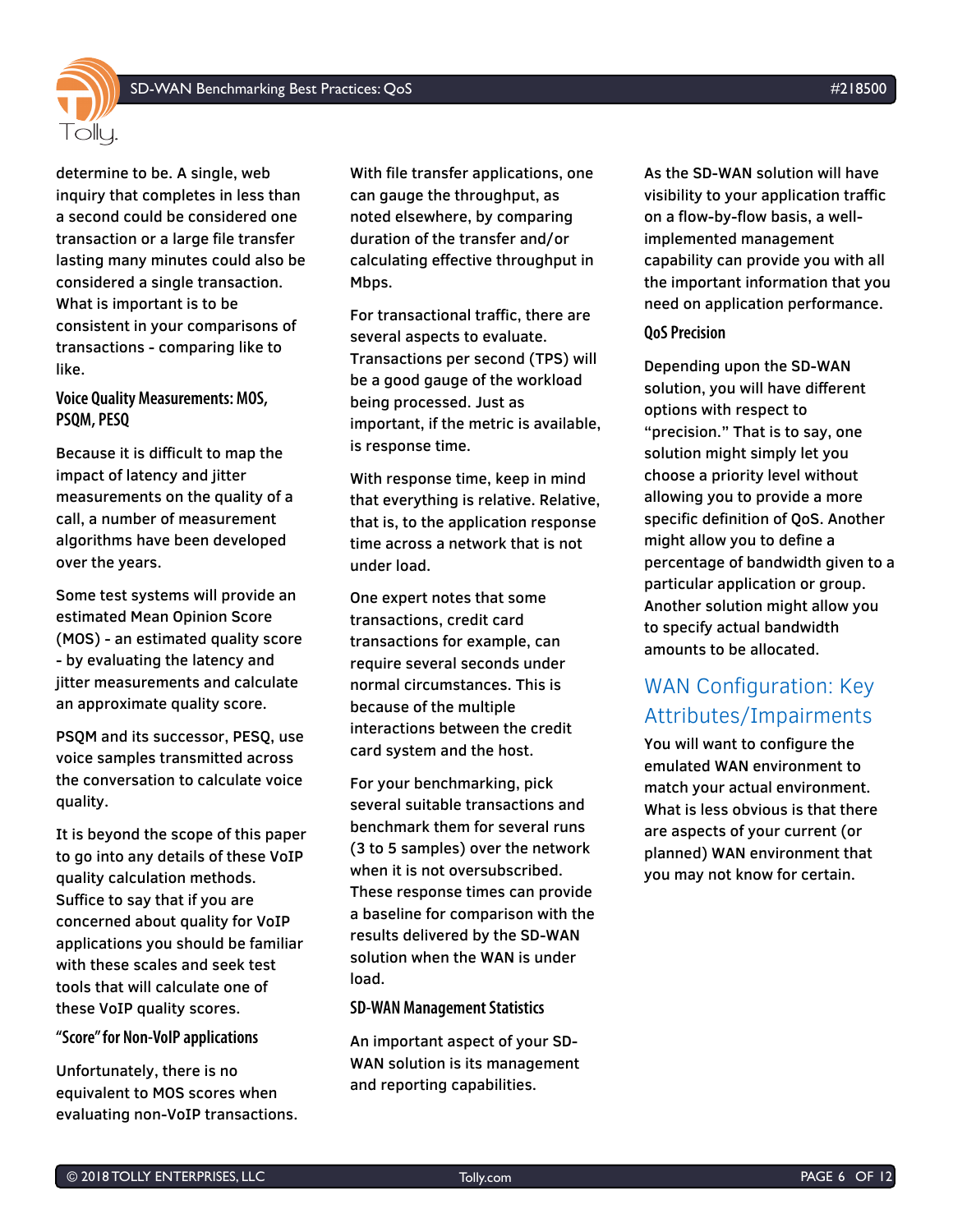

#### **Bandwidth:**

This should be easy. Confirm the bandwidth configuration for your network. Even though you are connecting to the network emulator via 100Mbps or Gigabit Ethernet, the emulator will restrict the bandwidth to what you configure for your test.

Don't forget that most Internet connections are asymmetrical. That is, the uplink (upload) and downlink (download) speeds are different. The downlink speed will typically be the faster of the two.

Thus, when building your test environment be aware of this and configure your gear appropriately.

Note that with your test applications, it might not be possible to congest the WAN. If that is the case, you can deliberately lower the WAN bandwidth for your test to create congestion deliberately. After all, your primary goal is to evaluate the SD-WAN solution's response to oversubscription and congestion.

Conversely, you can also use this test environment to see if having higher WAN bandwidth available would improve application performance.

#### **Actual Bandwidth Capacity**

The actual bandwidth and capacity of a broadband circuit can vary significantly over time (hour-tohour or day-to-day). This must be recognized and should be a factor in your testing.

For example, one expert noted to Tolly that he had witnessed a broadband circuit that was rated at16Mbps by the service provider deliver in excess of 22Mbps average on one day and then only 8.5Mbps on another day.

Thus, it is important to distinguish between the ordered capacity and the delivered capacity (which, as noted will likely vary with broadband links). The ordered capacity is bandwidth level being sold by the provider, the delivered capacity is the actual bandwidth available to consume for data transport.

#### **Impairments:**

Your WAN/Internet provider won't like to talk about this topic, but the reality is that impairments are a part of life for your WAN.

For each of these impairments, try to determine your actual network characteristics (see below) and start there. It is also advisable to run additional testing where you dial in impairments that are somewhat worse than you expect. This way you can determine the point at which certain impairment levels might cause significant problems for your network performance.

#### **Latency**

There is delay inherent in packets traveling across the network. If you are not sure about the latency in your network, you can use a "ping" terminal command or a "SpeedTest" type of web application to give you some

insights into what latency value to use on your emulator.

#### **Jitter**

To recap what was noted earlier, jitter refers to differences in delay across packets. Low or nonexistent jitter is generally the better condition for your network.

#### **Packet Loss**

This is a an important parameter. Usually expressed as a percentage, you can specify the number of packets that the emulator should discard. This simulates packets that are lost (usually because of congestion) in an actual network. Note that some emulators might have very simple algorithms (e.g. discard every 50th packet) where others might apply more sophisticated and realistic algorithms to generating the packet loss.

One expert notes that it could be useful to know if your SD-WAN solution can load balance traffic AWAY from links that are known to be "high loss" or of low quality.

#### **Bandwidth**

It is important to remember that bandwidth can also be an impairment. Specifically, the variation that can and will occur dynamically on broadband circuits presents challenges to the SD-WAN solution.

The solution must be able to detect these changes and respond appropriately to variations in the amount of consumable bandwidth available.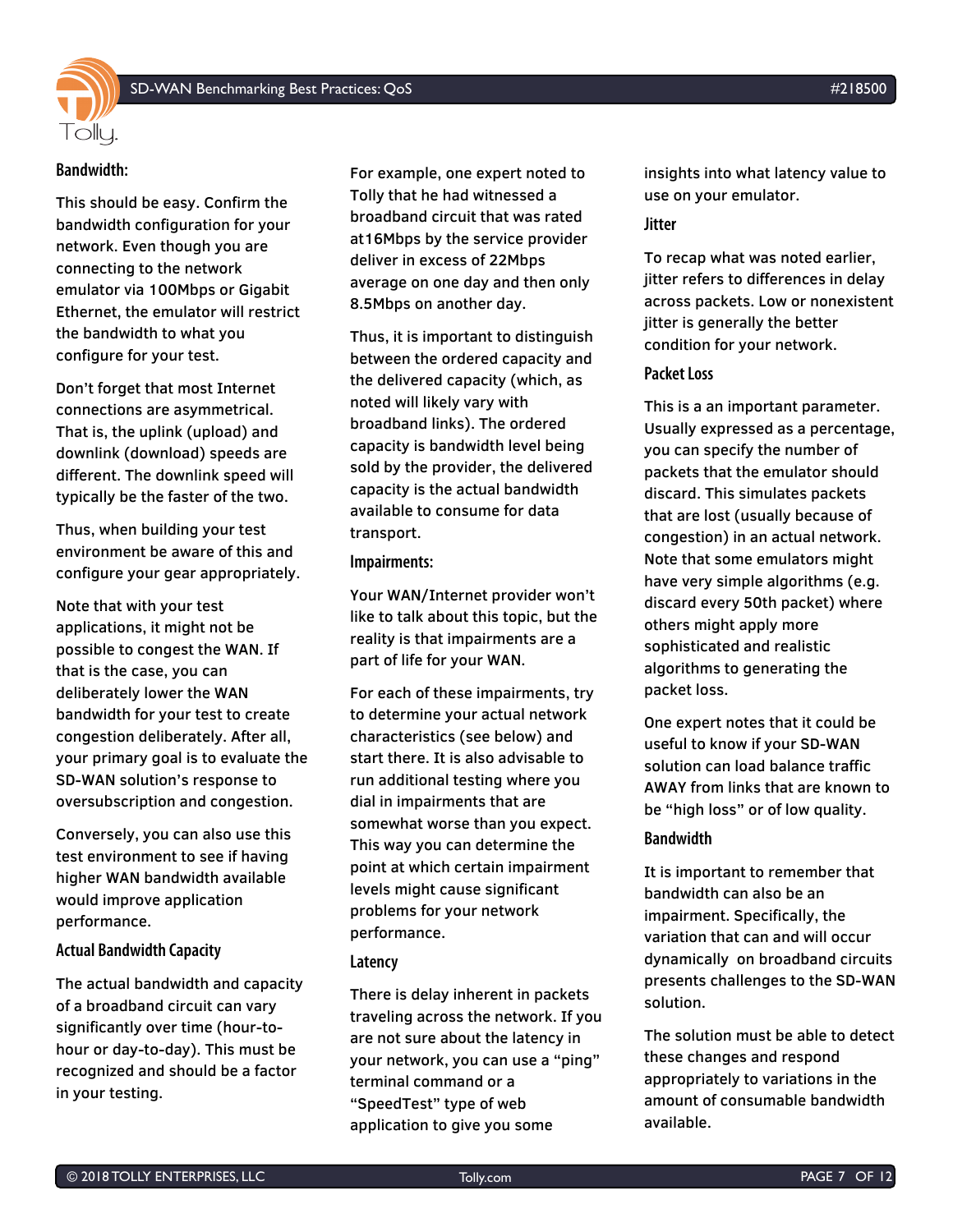

# <span id="page-7-0"></span>WAN: Other Considerations

#### **Multi-link**

All emulators, naturally, will be able to simulate a WAN consisting of a single link between the source and target WANs. It is not uncommon for providers to offer two links into the cloud. Depending upon the provider (and their software) the second link could be only for failover or it could be used to provide load balancing and QoS functions. For example, if one link became degraded or congested, traffic could be migrated to the secondary link.

To validate such scenarios, you would need to have WAN simulation tools that can simulate two or more links.

# <span id="page-7-1"></span>WAN: MPLS Queues Shortcoming

Users of MPLS queues might believe that this will solve QoS problems. A subject matter expert noted to Tolly that these queues simply configure bandwidth for a particularly tagged set of traffic and that there is no mechanism to prevent oversubscription of these queues. This would result in congestion and poor performance.

### <span id="page-7-2"></span>Test Preparation

To recap some of the above. You will need to set up the WAN environment with at least two interfaces. You will need to connect a LAN to each of those interfaces. These LANs will represent source

and target locations for the applications that must traverse the LAN. (Don't forget that if you are using cable modem/ADSL, the link speeds will be different in each direction.)

Finally you will have to have your applications (or Ixia IxChariot app simulator) in place. At a minimum, you will need a high-priority and a low-priority application. For low priority, something like a file transfer works well as it will tend to consume a lot of bandwidth and provide the WAN congestion that you need in order to evaluate the QoS solution

## <span id="page-7-3"></span>QoS Configuration

For your "before" tests, you will simply want to test either without your SD-WAN QoS solution in place. Or, if it is in place, make sure that the QoS functions are disabled.

Just as there is no standard way of implementing underlying QoS technology, there is no standard method for specifying how you want applications prioritized. There is, however, common QoS theory and elements that run through all of the SD-WAN solutions.

QoS solutions will common elements like priority queues or priority levels. The number of queues may vary - and that will impact the potential effectiveness of the QoS.

Each solution will also have to deal with bandwidth. That is, ultimately, the resource that must be

managed. Be aware whether you must statically configure inbound and outbound bandwidth for your interfaces. Dynamic bandwidth approaches are needed to respond to variations in consumable broadband capacity.

Each solution will present you with a different interface. You should inform the provider of the QoS solution of what your desired application priorities are and have the vendor provide the appropriate test configuration.

There may be additional options related to whether each application or application session receives a fixed amount of bandwidth or a relative amount of bandwidth.

You should spend some time exploring the QoS options provided as that can provide you with key insights as to the potential power of the underlying QoS technology.

# <span id="page-7-4"></span>SD-WAN Management Analytics

With our test scenarios, the SD-WAN is a "black box." That is, we see what is going in and what is going out. We can measure the various network characteristics. We might be able to surmise what is happening "inside" but, generally, we cannot.

Thus, we need to rely on the what the management analytics component of the SD-WAN solution can tell us. While this information is useful for our testing, it is even more important for your long-term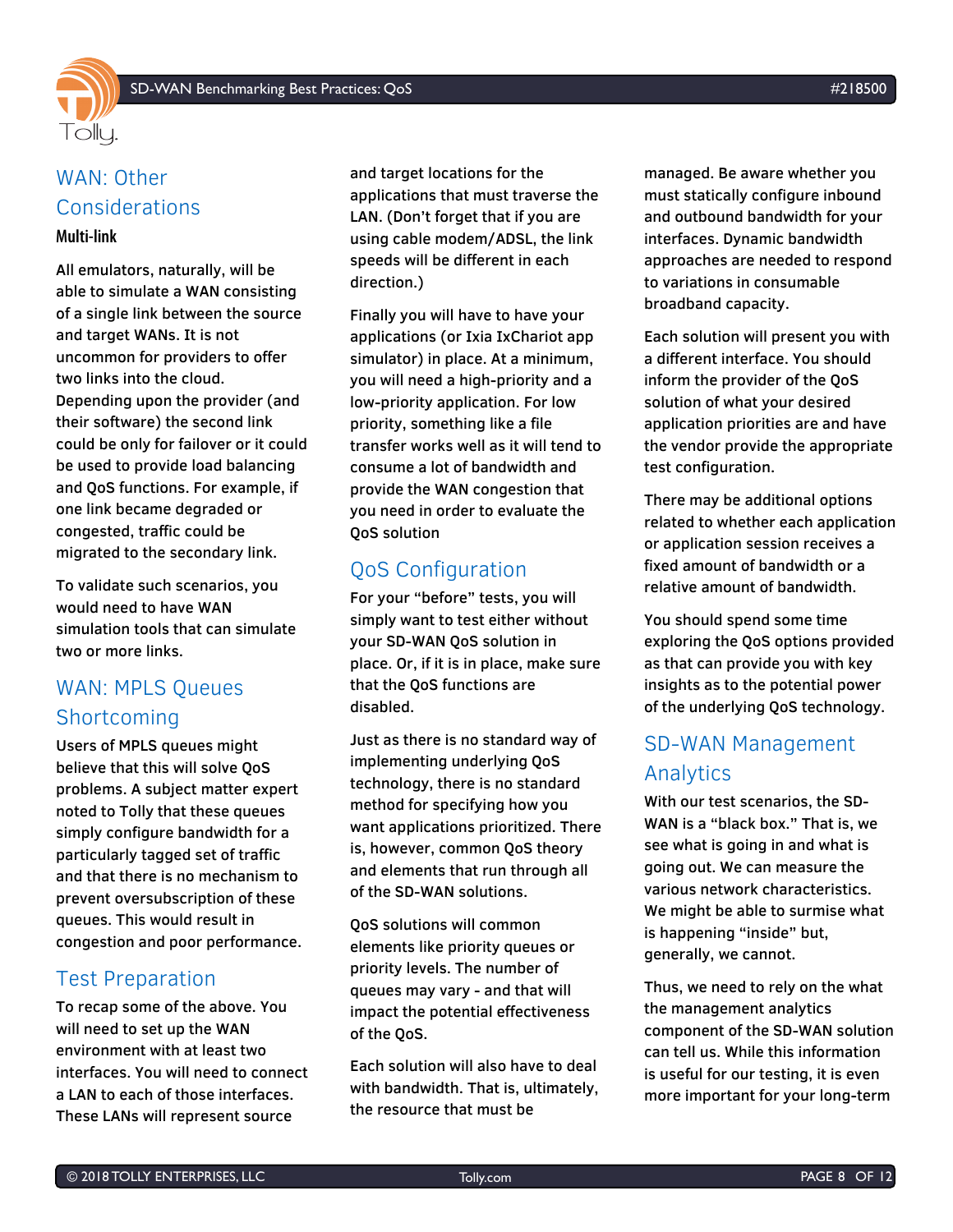

understanding and management of your SD-WAN environment.

For our testing and in actual production use, the management analytics should provide performance information about the various applications - the more granular, the better. Both real-time and historical data should be available.

Additionally, the analytics should provide information about the various WAN links that are being used for transport. Link speed, latency, packet loss and other impairment conditions should be reported by the SD-WAN analytics component.

### <span id="page-8-0"></span>Caveats

QoS Testing necessarily involves creating congestion in the widearea network, thus it is not advisable to perform these benchmark tests on any production network.

Please note, however, that some SD-WAN service providers will have test networks available where such tests can be run without issue.

## <span id="page-8-1"></span>Test Group #1: QoS By Application

Always start with attempting to prioritize a single application. By definition, this application will be an important, therefore highpriority application.

For many companies, this will be VoIP. For others, it might be realtime, transaction-oriented traffic

related to sales or customer service.

The lower priority, background traffic could be file transfer or backup. It could be traditional file transfer program (FTP) streams or perhaps a backup or sync that targets a cloud-based server such as Dropbox.

While the background traffic might be intermittent in your actual network, you will want to be sure it is active during your test.

Typically it is best to start the background application first and be sure that it has a sufficiently large file (or set of files) to transfer that it will stay active during your run of your high priority application.

Sometimes the QoS solution will have a management console and statistics gathering that will make documenting "before" and "after" performance much easier. Check to see if this exists. Be sure to clear all counters before running.

After you run your basic "before/ after" scenario, take a quick look at your results. While everything is still set up, you might want to change some parameters of the QoS system and/or try out some different applications so that you have multiple sets of applications and results to compare when you evaluate your results.

After each test it is a good idea just to make sure that the results make sense. It is typically a good idea to run each test scenario at least

three times so that you confirm that the results are consistent. If those results are not consistent, you might want to run additional iterations. Most importantly, you would want to understand why the results are not consistent as you want consistent behavior in your production network.

# <span id="page-8-2"></span>Test Group #2: QoS With Three or More Applications

It is most likely that your network will not be so simple as to have only "important" and "background" applications.

More likely, you will have more gradations. You might have "critical" traffic that has to get through no matter what. This could be followed by one ore more "important" applications. Further down the list you could have "background" applications that have to complete but without a specific deadline. Finally, you might have some "low priority" applications - say video streaming by employees- that are allowed when there is sufficient bandwidth but can simply be discarded when the network is busy.

Most SD-WAN QoS systems will provide for at least four classes or queues of priority. Work with the vendor to outline your priorities and have them provide appropriate system configurations.

This testing becomes more complex simply because one needs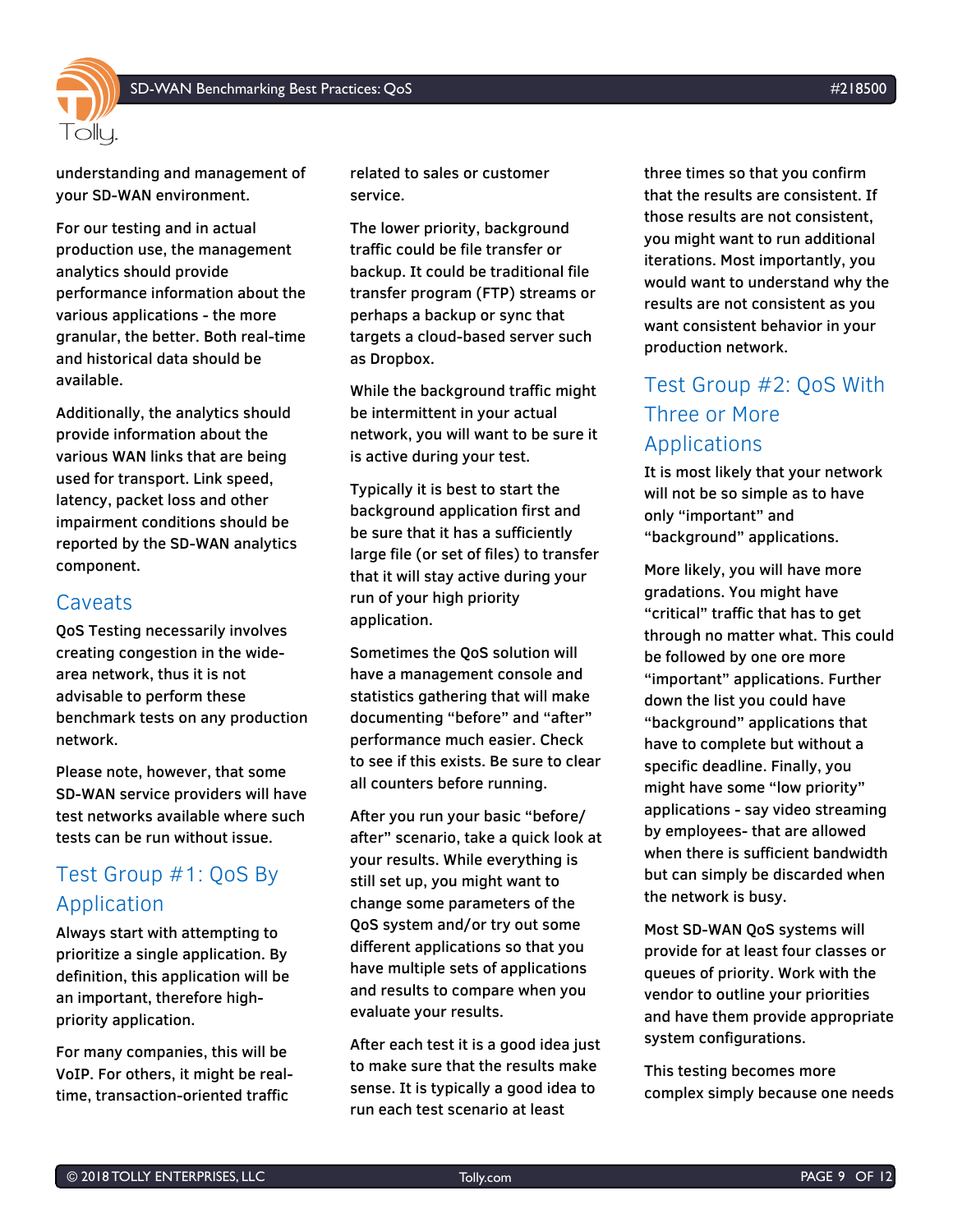

to orchestrate running four or more applications simultaneously.

Should you get to this level, you should seriously consider investing in a commercial-class application test tool that can provide automated application tests.

Run and evaluate as previously noted.

### <span id="page-9-0"></span>Test Group #3: QoS Within Applications

Until now, we have prioritized traffic "by application" but it is also quite possible that you will require prioritization within a single type of application.

For example, you might have to assure executives that their VoIP sessions will also have good quality but for other inter-office VoIP a lower quality is acceptable.

For such a situation the QoS solution must provide a way for you, the customer, to specify "more important" and "less important" VoIP. Perhaps it might be by IP address or IP subnet or QoS bit markings. In any case, you will need to work closely with your prospective SD-WAN provider to make sure that they are able to provide this granular level of QoS within a single application type.

Once configured, you can test this using the test methods explained above.

## <span id="page-9-1"></span>Test Variations: QoS With Multiple WAN Links

Until now, we have looked at the external aspects of QoS, that is, the applications being prioritized. Managing and optimizing WAN resources is an important aspect of SD-WAN solutions and an area where one might find differences across solutions.

These WAN link variations can be run with any or all of the other QoS tests in this document.

#### **Blackout**

This is the most straightforward scenario. Here, the active link is deliberately failed and the application performance monitored. Generally, the primary requirement will be that any application running across the failed link will be migrated to a secondary link without session interruption.

#### **Brownout**

In this scenario, the active link does not fail. Rather, it experiences degradation of some type that, correspondingly, degrades the performance of specified applications to an unacceptable degree. Upon reaching that threshold, the relevant application sessions are migrated to a secondary link.

The conditions (i.e. impairments) that trigger the session migration will depend upon both the capabilities of the SD-WAN solution and your business requirements.

First you need to evaluate the quality criteria that the SD-WAN solution monitors. This list could include: packet loss, latency, bandwidth usage. It could also extend to important "end-to-end" considerations such as transaction response time. As these criteria will likely vary across vendors, you are well advised to review these closely.

Then, you must match these up to your application's business importance. VoIP is latency sensitive and will not provide usable conversations if latency exceeds certain levels. Thus, that could be a trigger for that application.

#### **Single-Link Mode**

While your planned deployment might (and should) only be with redundant links, it is important to understand the QoS behavior of your SD-WAN solution when only a single link is available.

Think of it this way: if the response of your SD-WAN solution to congestion is simply to offload to a secondary link, you are not getting an accurate benchmark of the queuing effectiveness. By removing the secondary link you can put a focus on the the single-link queuing capability of your solution. This worst case scenario can provide information on performance in network-understress situations that you will want to be aware of.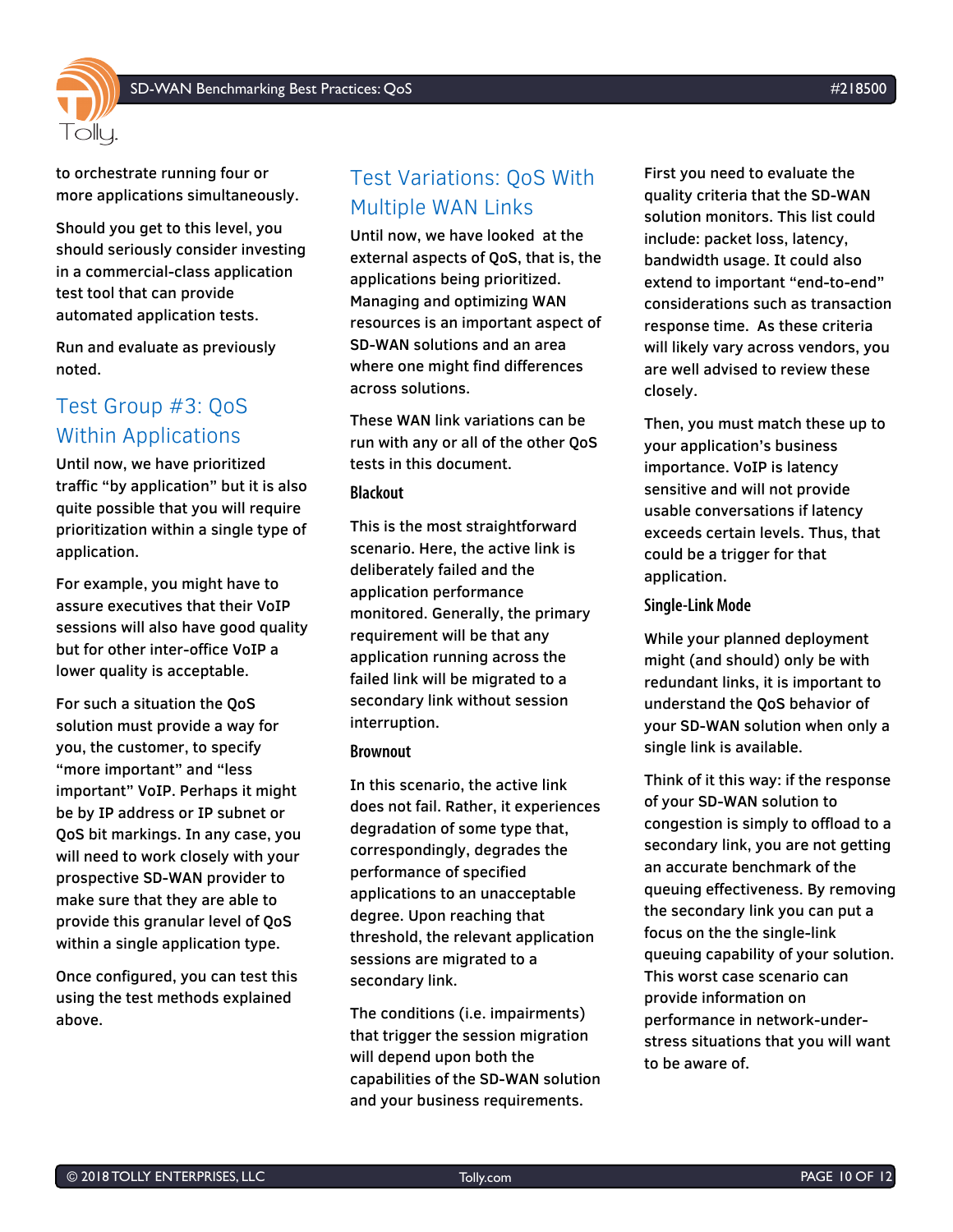

#### **Transport Cost Awareness**

It is most likely that not only will your various WAN links have different capacity, but different pricing as well. In some cases, the pricing could be usage based.

Thus, you should review any options that your SD-WAN solution offers with respect to awareness of cost. For example, can you specify that LTE cellular be used only in the event of a link failure and not just to distribute workload? The ability to configure your SD-WAN solution to be sensitive to relative cost of WAN links could be an important economic consideration.

# <span id="page-10-0"></span>Test Group #4: QoS - Send Rate From Many To One

Similar in many ways to head-ofline blocking in LAN switches, a test scenario that might be relevant for certain users is the "many to one."

In this scenario, multiple senders are directing traffic to a single receiving node. In the process, there might be congestion resulting in the attempt to deliver the concentrated traffic.

This scenario will only be of interest should you have applications that direct traffic in this way.

### <span id="page-10-1"></span>Advanced Topics

WAN Efficiency

Some SD-WAN solutions will use a technique known as forward error correction (FEC) to provide QoS.

In this case, multiple copies of packets are forwarded across the network. This can dramatically reduce the impact of packet loss. The cost, however, is that WAN bandwidth is consumed by the additional, usually redundant packets. This is a trade-off that may or may not be acceptable to you. The important point is to be aware of it.

# <span id="page-10-2"></span>Next Steps/Follow-On Work

This document should assist in benchmarking core SD-WAN QoS and helping you build your short list of solutions. At that point, you should research whatever advanced QoS capabilities are available and identify which might be relevant in your environment. While you have your test environment operational, it would be a good time to configure some of those functions and determine if the vendor's advanced features can provide measurable benefits to your application environment.

###